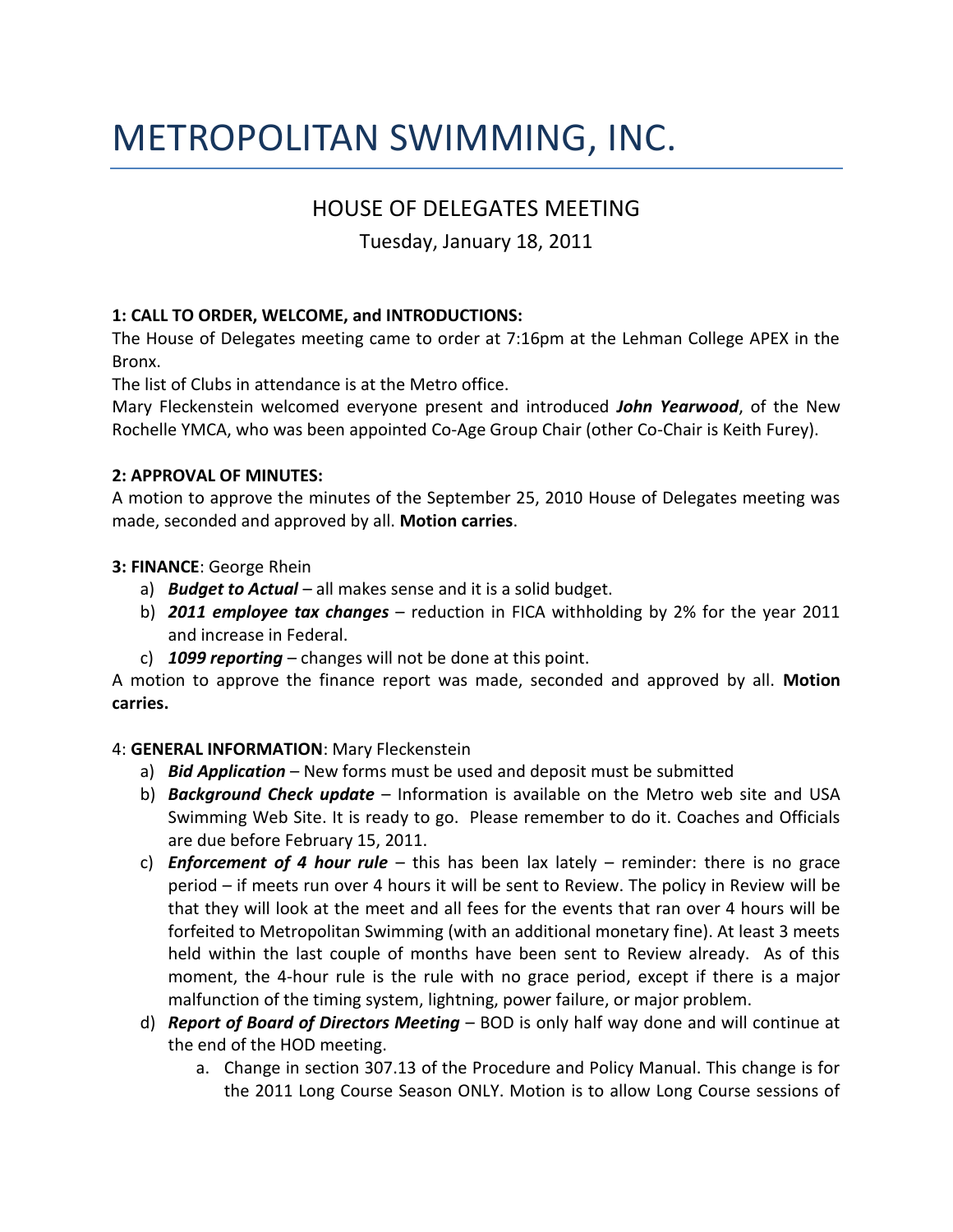13 and older swimmers to run for a maximum of five (5) hours for the 2011 LC Season.

- b. Long Course Calendar was approved by the board.
- e) *Hall of Fame* Steve Newman: Nominations have been received and 5 individuals are on the ballot. Voting is under way and will close on January  $30<sup>th</sup>$ . Voting members are those that have been inducted already in the HOF, the Metropolitan Swimming Board members, and the members of the HOF Committee. Bios have been updated on the Web site. Steve has been talking with Dr. Martin Zwiren of Lehman College APEX. We are looking into housing the Hall of Fame in the hallway outside the pool as a permanent home for the HOF plaques to be displayed.

#### **5: OLD BUSINESS:**

None at this time

#### 6: **NEW BUSINESS**:

- a) The Board has approved the Long Course Calendar that was posted on the Metropolitan Swimming Web site. Motion to approve it by the house was made, seconded and approved by all. **Motion carries**.
- b) Bids for meets for the 2011 Long Course season David Ellinghaus, Technical Planning Reminder: the new meet bid application form must be submitted with credit card information, check or Purchase Order. \$50 for each meet. The tentative Calendar will be added to the minutes.
	- **a.** There are 2 bids for the Long Course Junior Olympics: Badgers Swim Club and Apex to be held at Lehman College and Condors to be held at Felix Festa Middle School. John Collins spoke on behalf of Badgers/Apex and Don Wagner spoke on behalf of Condors. Vote by show of hands took place: 18 vs. 9 – **Badgers/Apex will hold Long Course JO's.**
	- b. One bid for Metro Age Group Open Water Championship to be held at Huntington Bay July  $10^{\text{th}}$  – check or money info was not attached. This will be tabled and discussed later at BOD meeting since the Open Water Co-Chairs were not in attendance at this meeting.
	- c. Senior Mets will be at Lehman July 21-24, 2011

#### 7: **ADJOURNMENT**:

A motion to adjourn the meeting was made, seconded and approved by all. Meeting adjourned at 7:41pm

Respectfully submitted Monique Grayson

February 1, 2011